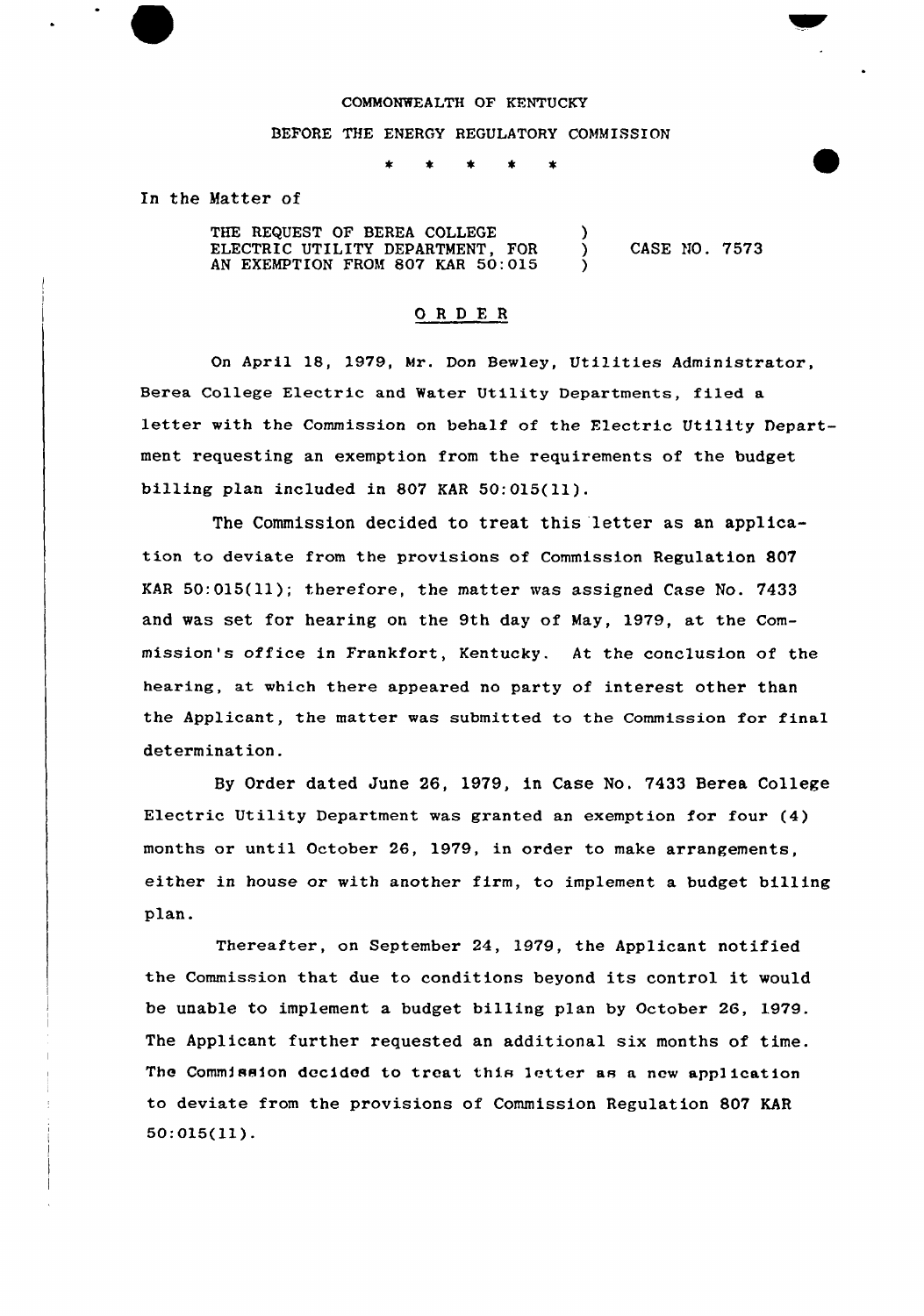The Commission, having considered the application, having reviewed the record in both Case No. 7433 and Case No. 7573, and being otherwise sufficiently advised, is of the opinion and FINDS that:

(1) The Applicant did indeed make "good faith" efforts to comply within the four (4) months exemption granted in Case No. 7433.

(2) The Applicant serves approximately 3,200 customers who would be eligible for any budget plan instituted by Applicant.

(3) Manual accounting for the possible volume of customers to apply for budget billing would be an undue burden upon the Applicant.

(4) The Applicant is currently negotiating with Western Kentucky Gas to handle its billing or provide technical assistance to set up the program.

(5) This Commission, in Case No. 7577, has granted Western Kentucky Gas an extension of time until June 1, 19SQ, to implement its budget billing plan.

(6) As Berea College Electric Utility Department is dependent upon Western Kentucky Gas for technica1 assistance, it should also be granted an extension of time until June 1, 1980.

IT IS THEREFORE ORDERED, that the Applicant is granted an extension of time until June 1, 19SO, to implement its budget billing plan required by 807 KAR 50:015{11).

IT IS FURTHER ORDERED, that the Applicant file with this Commission, no later than April 1, 1980, its plan for budget billing in compliance with 807 KAR 50:015{11).

IT IS FURTHER ORDERED, that if the Company receives no notice from the Commission that said plan is disapproved, the Company shall make known to its customers the availability of its plan and place said plan in full operation no later than June 1, 1980.

 $-2-$